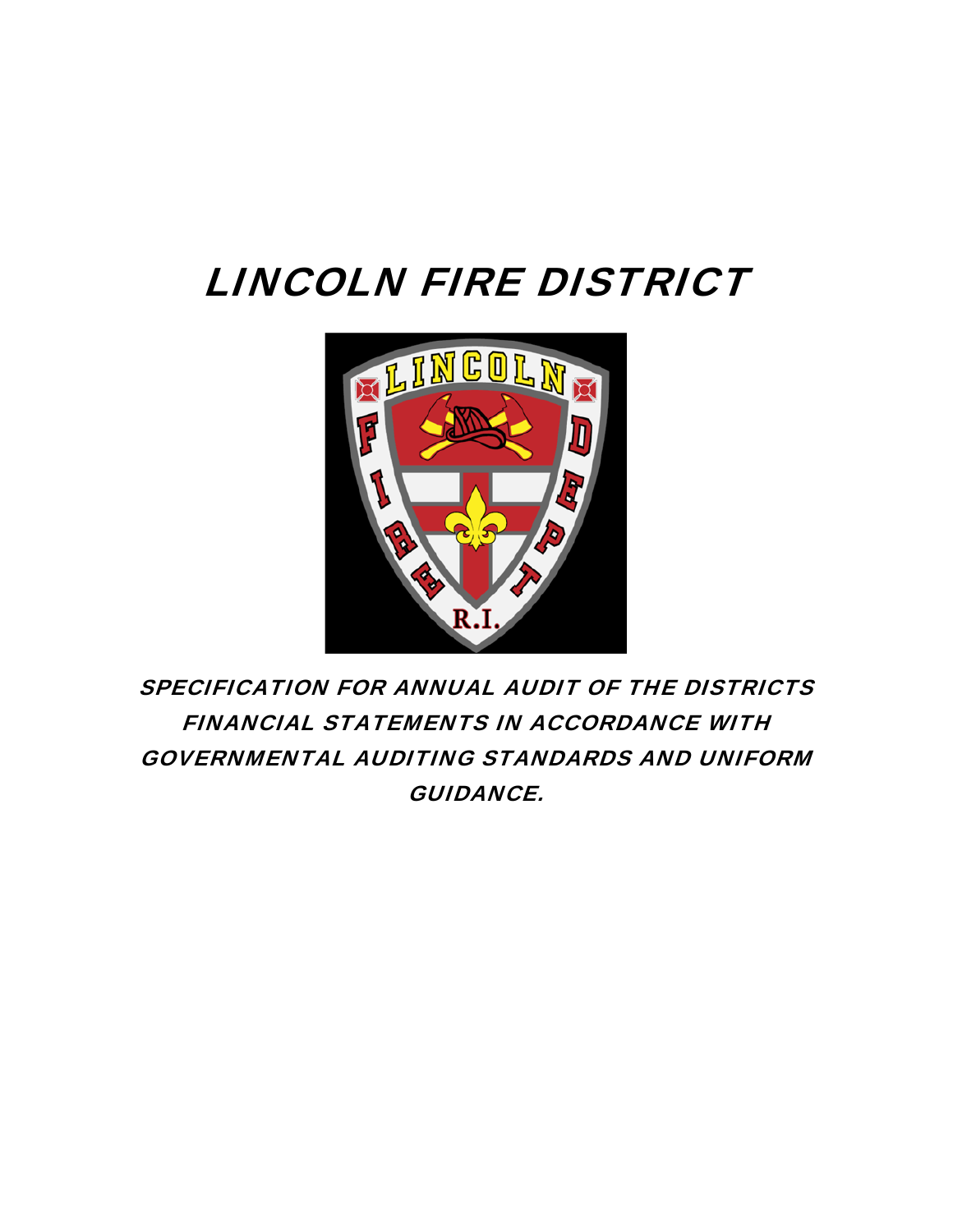## **INTRODUCTION**

The Lincoln Fire District is requesting proposals from qualified firms of certified public accountants to audit its financial statements for the fiscal year ending October 31, 2022, with the option of auditing its financial statements for each of the 2 subsequent fiscal years. These audits are to be performed in accordance with generally accepted auditing standards, established by the American Institute of Certified Public Accountants, and the standards set forth for financial audits in the *Government Auditing Standards* issued by the Comptroller General of the United States.

Each year a determination shall be made whether the fire district has expended federal awards and the applicability of the provisions of the federal Single Audit Act of 1984, as amended by the Single Audit Act Amendments of 1996. If applicable, these audits are to be performed in accordance with the provisions of the federal Single Audit Act of 1984 as amended by the Single Audit Act Amendments of 1996 and U.S. Office of Management and Budget (OMB) Guidance 2 CFR part 200 - Uniform Administrative Requirements, Cost Principles, and Audit Requirements for Federal Awards - Subpart F – Audit Requirements*.*

To be considered, 7 bound copies of the proposal must be received by the District Clerk, Ms. Lois Moore, at 38 School Street, Albion, RI 02802-0579 **by 3:30PM on Thursday, June 23, 2022** at which time the proposals will be opened. The proposals will be reviewed by District management and/or Officials and a final determination made upon approval by the Board of Commissioners no later than July 14, 2022. The Fire District reserves the right to reject any or all proposals submitted.

# **BACKGROUND INFORMATION**

Section 20 of Local Act 103 enacted July 11, 2019, by the Rhode Island General Assembly entitled "An Act Relating to Consolidation of the Albion and Saylesville Fire Districts into the New Lincoln Fire District" resulted in the creation of the Lincoln Fire District effective November 1, 2021. The taxpayers of both the Albion and Saylesville Fire District approved the merger of the two districts on December 5, 2020. The first annual meeting of the District was held on October 19, 2021. The voters approved an annual operating budget of \$2,788,109 for the fiscal year November 1, 2021 to October 31, 2022.

The Albion and Saylesville Fire Districts were classified as Tier ll fire districts. As such, the Albion and Saylesville Fire Districts have not been previously audited. The Districts were required to complete the Annual Self‐Reporting Template (Form FD‐4) and engage a CPA firm to perform certain agreed‐upon procedures. The financial statements of the Albion Fire District and Saylesville Fire District were compiled as of October 31, 2021 and these balances were rolled into the Lincoln Fire District as of November 1, 2021. The Lincoln Fire District is currently maintaining the general ledger accounting records utilizing QuickBooks. The QuickBooks accounting records are maintained by the District Treasurer utilizing a cash basis of accounting during the fiscal year. Year-end adjustments may be required to convert the cash basis accounting records to the modified accrual basis of accounting in accordance with generally accepted accounting principles for governmental entities as established by the Governmental Accounting Standards Board. The Lincoln Fire District's tax collector utilizes Vision Governmental Solutions for reporting tax collections and annual tax levy information.

The audited financial statements of the Lincoln Fire District for the fiscal year ending October 31, 2022, represent the initial audit of the District. Therefore, the auditors will be required to perform additional procedures on balances of the Saylesville Fire District and the Albion Fire District as of October 31, 2021, since these balances were consolidated into the new Lincoln Fire District effective November 1, 2021.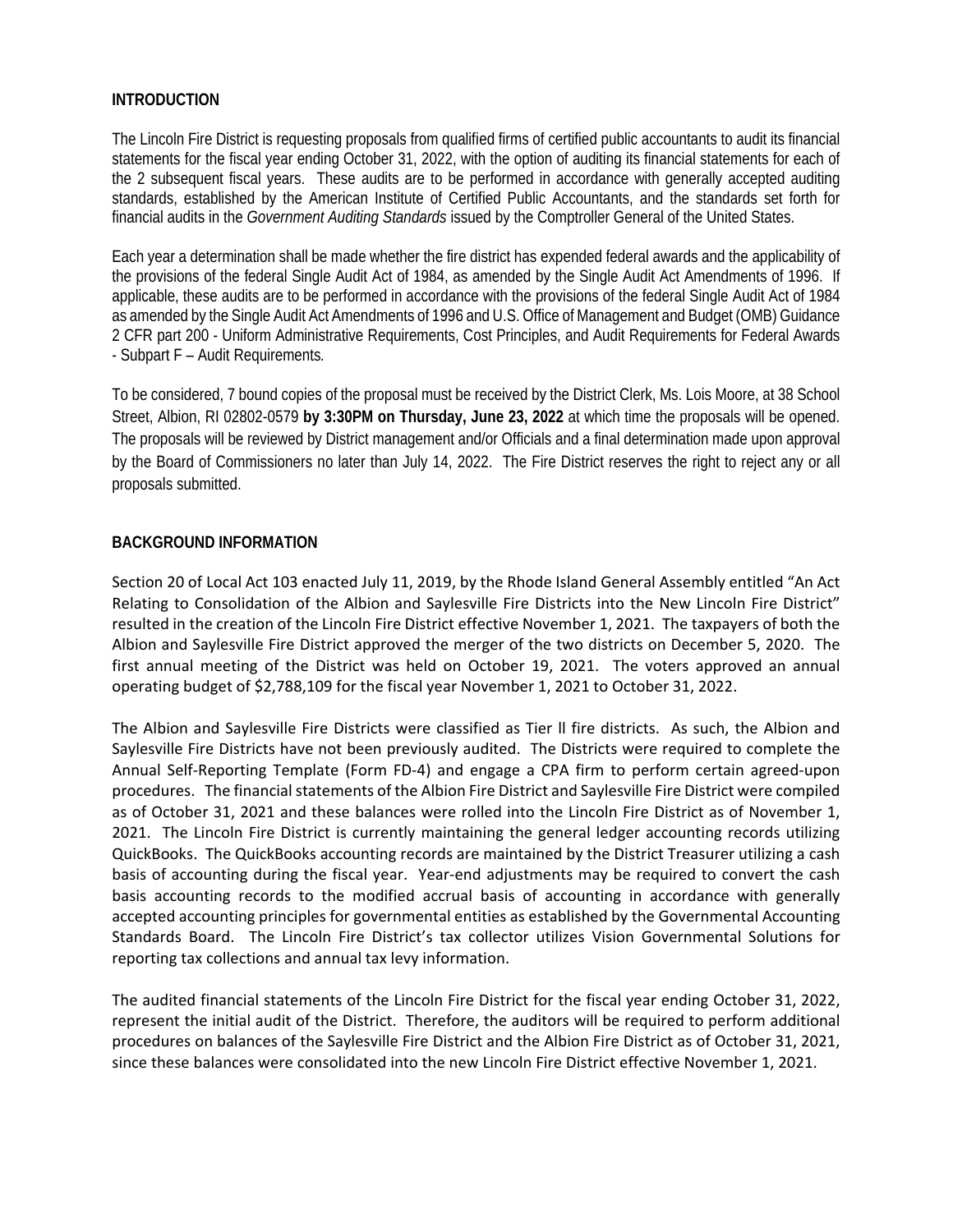### **BACKGROUND INFORMATION (CONTINUED)**

Questions and additional information requests should be emailed to Chief Richard Andrews (randrews@lincolnfdri.org) **and** the District Clerk, Lois Moore (lmoore@lincolnfdri.org). All information requests and inquiries should be made no later than June 6, 2022. A list of all inquiries, requests, and the related answers will be compiled and made available to all potential bidders upon request no later than June 10, 2022.

The Lincoln Fire District utilizes the modified accrual basis of accounting for all of its' Governmental Funds and the accrual basis of accounting for the Fiduciary Funds. Through actions of the District's voters and Board of Commissioners the Lincoln Fire District's annual financial statements are currently expected to include the following funds:

- 1. General Fund annual operating budget of \$2,788,109
- 2. Capital Projects Fund
- 3. Compensated Absence Fund
- 4. OPEB Trust Fund

The Lincoln Fire District also participates in the Municipal Employees Retirement System (MERS) administered by the Employees Retirement System of Rhode Island (Fire and Administrative Plan) as well as the John Hancock Pension Plan administered by the Town of Lincoln. Both the MERS and John Hancock plans utilize a fiscal year end reporting date of June 30<sup>th</sup>. As a result, the auditor's report for the Lincoln Fire District is anticipated to include a modified opinion due to the noncompliance with the reporting requirements of GASB Statements 67 and 68 which require the measurement date to be no more than 12 months prior to the end of the fiscal year. It is currently anticipated that the October 31, 2022, audited financial statements will report the MERS and John Hancock pension information utilizing a measurement date of June 30, 2021. The June 30, 2021, actuarial information is expected to be the most current information available. The auditors may be required to assist the District in obtaining and completing the information related to the pension plans as required by GASB Statements 67 and 68.

The auditors will be required to attend a meeting and present the audited financial statements and any related correspondence to the Board of Commissioners. The auditors may also be asked to attend the annual meeting of the taxpayers to present and/or answer any questions that the voters may have on the financial operations and condition of the District. The proposal should be all inclusive of these services.

### **PROPOSAL CALENDAR**

| Request for proposals issued | May 26, 2022  |
|------------------------------|---------------|
| Pre-proposal Questions       | June 6, 2022  |
| Responses to inquiries       | June 10, 2022 |
| Due date for proposals       | June 23, 2022 |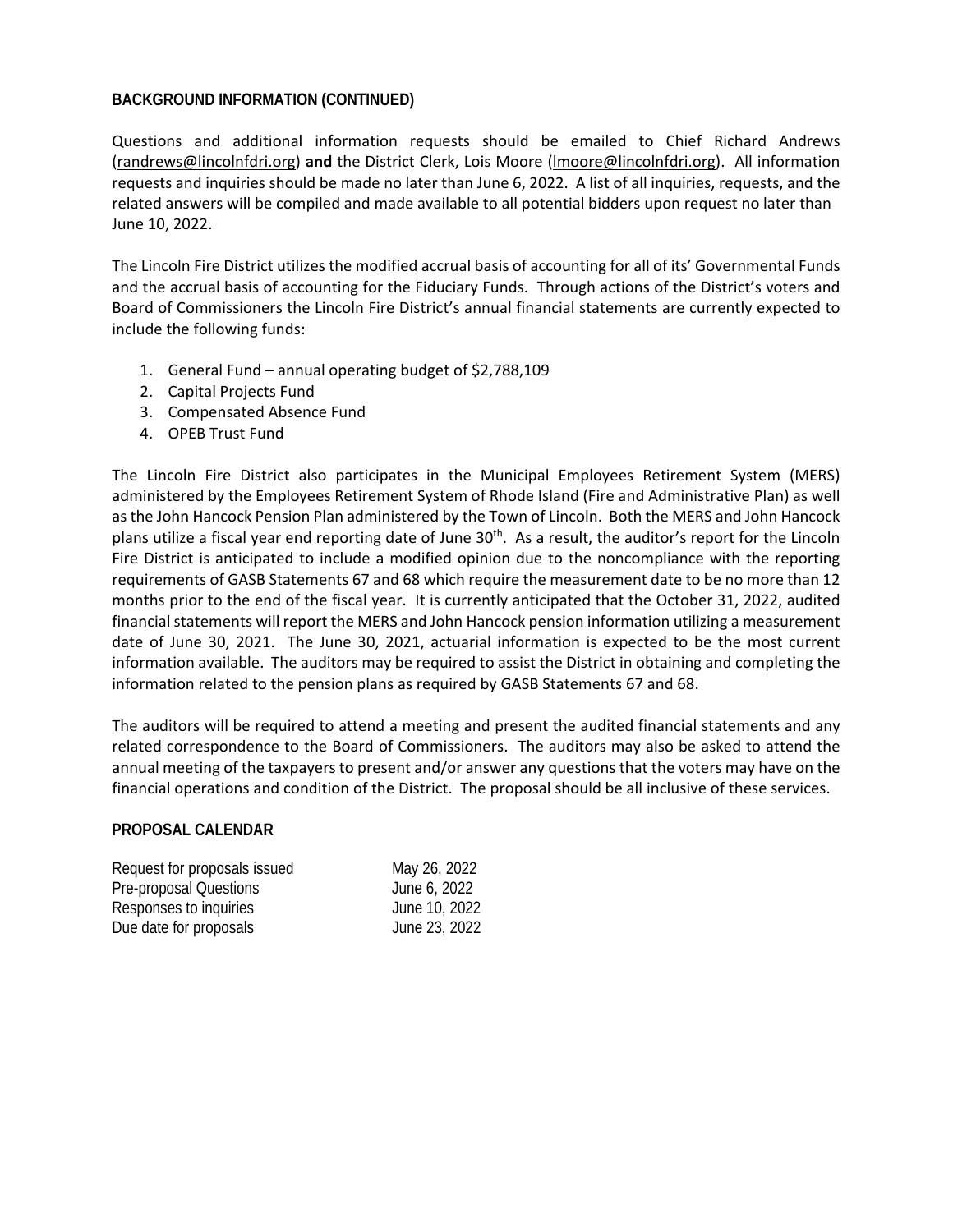# **EVALUATION OF PROPOSALS**

Management and/or District officials will evaluate the proposals using the following scoring weights resulting in a maximum score of 100 points:

|                                                                                                                                                                                                                                                     | <b>Maximum points</b> |
|-----------------------------------------------------------------------------------------------------------------------------------------------------------------------------------------------------------------------------------------------------|-----------------------|
| Overall qualifications and experience of the firm and the specific engagement<br>personnel to be assigned focusing on experiences with governmental entities and<br>the specific line of business or services provided by the entity to be audited. | 40                    |
| Overall audit approach and audit strategy described/outlined in the proposal and<br>firm capacity to perform the engagement within the specified timeframe (prior<br>experience of the firm in meeting timelines should be factored in here)        | 30                    |
| Audit fees - See formula for points awarded for audit fees (*) 30                                                                                                                                                                                   | 30                    |
| Maximum evaluation points 100                                                                                                                                                                                                                       | 100                   |

\* Evaluation technique – audit fees

Audit fee score = (lowest bid/bid for firm being evaluated) X 30 points

*Example:* Assuming 3 bids received were: (firm A) - \$40,000, (firm B) - \$46,000, (firm C) - \$50,000

| Firm A (the lowest bidder) | awarded 30 points | $$40,000$ /\$40,000 X 30 points = 30 |
|----------------------------|-------------------|--------------------------------------|
| Firm B                     | awarded 26 points | $$40,000$ /\$46,000 X 30 points = 26 |
| Firm C                     | awarded 24 points | \$40,000/\$50,000 X 30 points = 24   |

# **NOTIFICATION AND CONTRACT DATES**

| Notification of Award | 7/21/2022  |
|-----------------------|------------|
| Contract date         | 10/31/2022 |

### **DATE AUDIT MAY COMMENCE**

The Lincoln Fire District recognizes property taxes utilizing the 60 day rule allowed under governmental accounting standards. As such, the accounting records of the District remain open until December 31<sup>st</sup> annually to ensure proper cutoff of tax revenue as well as liabilities. It is anticipated that the accounting records and all account reconciliations will be available for the audit to commence annually by January 16th.

## **DUE DATES FOR COMPLETION OF AUDIT AND DELIVERY OF REPORTS**

The annual audit shall be completed and final audit reports (inclusive of all audit communications and reports in accordance with Uniform Guidance and Government Auditing Standards, as applicable) related to the financial statements shall be delivered to the Lincoln Fire District, the Lincoln Town Clerk, the State Auditor General, and the State Division of Municipal Finance by April 30th (As required by section 45-10-4 and 44-5-69 of the General Laws). The auditor must provide a PDF version of the financial statements as well as 10 bound copies of the final audit report and all related communications.

The additional audit reports relating to federal awards and required by the Single Audit Act of 1984, as amended in July 1996, shall be submitted as part of the annual financial statements as noted above. The District does not anticipate the expenditure of federal awards in excess of \$750,000 for the fiscal year ending October 31, 2022. The auditors will need to refer to the applicable OMB Guidance in effect for the audit period to determine the reporting requirements based on the federal expenditures incurred.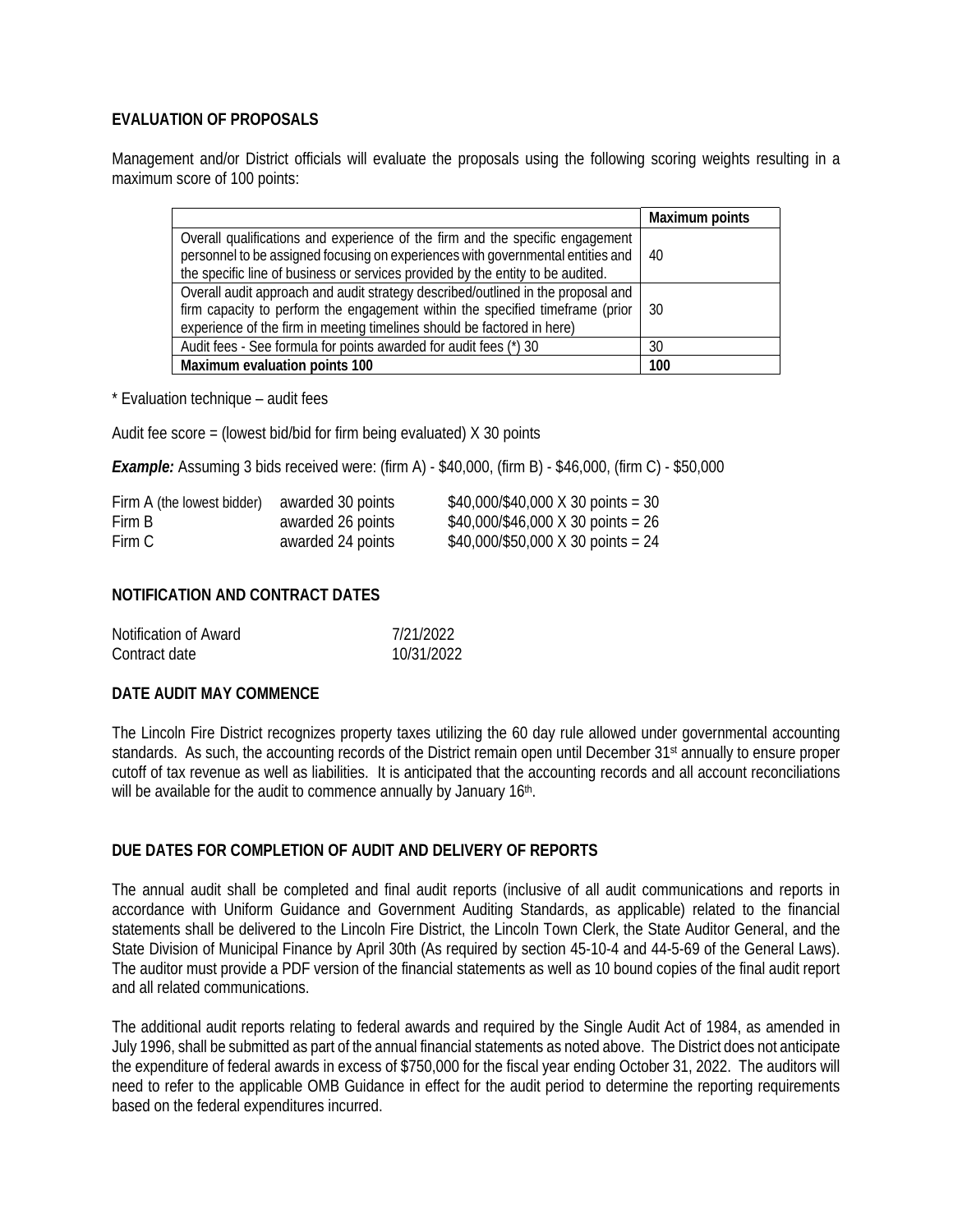# **QUALIFICATIONS OF AUDITOR**

- 1. The firm selected for the audit shall be a firm of certified public accountants holding a valid license in the State of Rhode Island or from another state having equal professional standards.
- 2. The audit organization and the individuals responsible for planning, directing, conducting substantial portions of the fieldwork, or reporting on government audits shall meet the continuing educational requirements of *Government Auditing Standards* issued by the Comptroller General of the United States.
- 3. The audit organization shall have an appropriate internal quality control system in place and participate in an external quality control review program as required by *Government Auditing Standards.*
- 4. The audit organization shall provide a copy of their most recent external quality control review report and also submit the results of any subsequent review performed during the term of the contract to the fire district and the Auditor General. A copy of the most recent peer review report should be attached to the annual engagement letter which is submitted by the audit firm for approval by the Board of Commissioners prior to the commencement of the annual audit.
- 5. The audit firm shall have at the time of proposal, and throughout the period of engagement, professional liability insurance coverage of not less than \$1 million.
- 6. The audit firm must meet the independence requirements of the American Institute of Certified Public Accountants.

# **AUDIT CONTRACT**

- 1. The audit contract may cover one, two or three fiscal years. Each year must be treated as a separate audit. The contract period shall not exceed three years.
- 2. Audit contracts covering more than one year shall specify an audit fee for each year. The audit fee shall be inclusive of all expenses.
- 3. Continuation beyond the initial fiscal year of the three-year contract will be at the discretion of the fire district.
- 4. Any representations made with the submission will be relied upon and if proven to be false will be grounds for termination of the contract, if awarded. False representations will also be grounds for forfeiture of all payments under the contract. This will not limit the fire district from seeking any other legal or equitable remedies.

# **ADDITIONAL WORK**

- 1. Any amendments to the contract for additional work will be negotiated in good faith prior to the work being performed. The audits and the Fire District will agree to a price before the auditors provide any additional services not included in this request for proposal or the auditors proposal.
- 2. In accordance with *Government Auditing Standards*, if the firm provides non-audit services, it must evaluate whether providing the services creates independence impairment with respect to the audit of the fire district.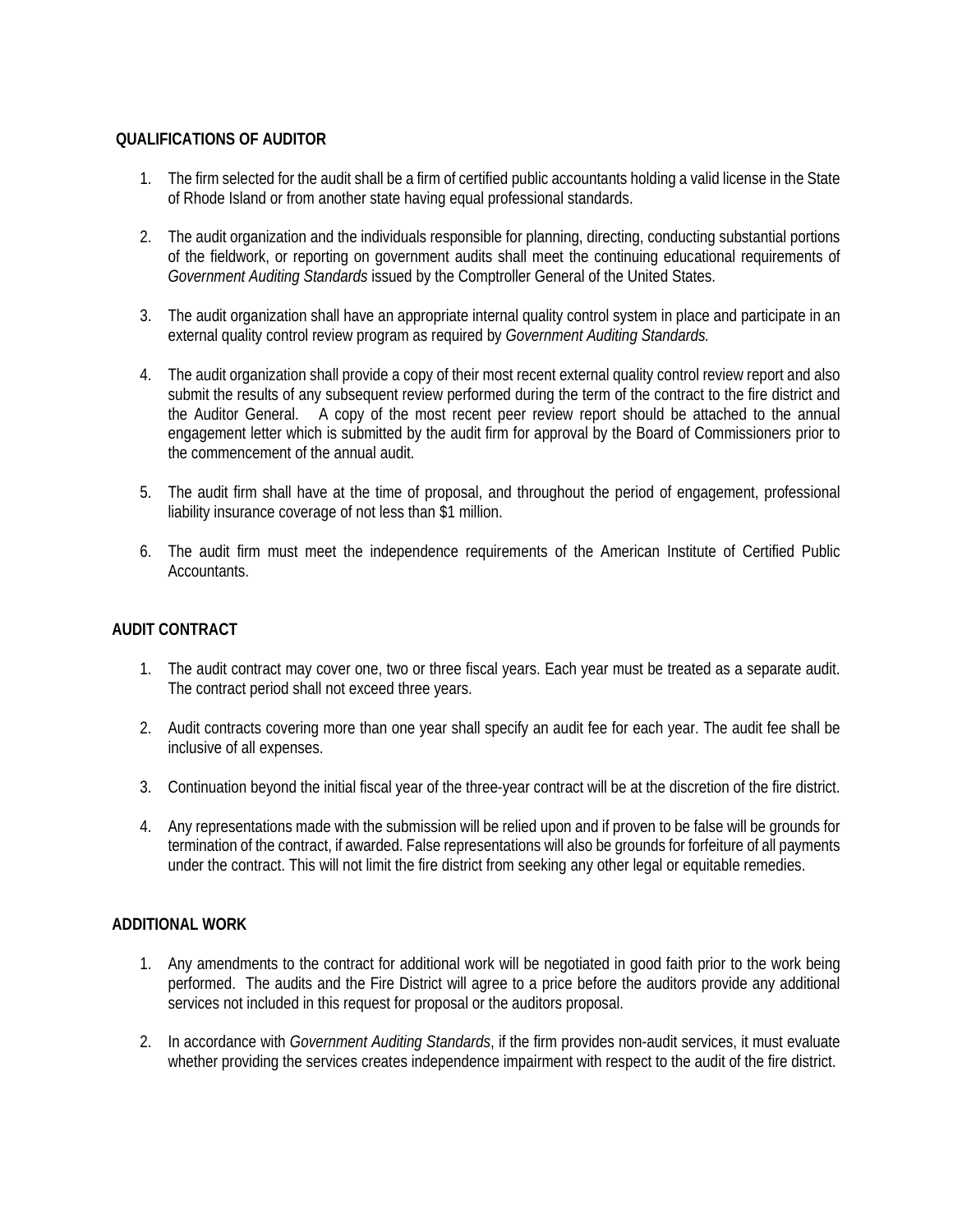# **AUDIT STANDARDS**

- 1. The audit shall be conducted in accordance with generally accepted auditing standards established by the American Institute of Certified Public Accountants and with the standards for financial audits contained in *Government Auditing Standards* issued by the Comptroller General of the United States.
- 2. If a single audit is required, then the standards contained in the amended (July 1996) Single Audit Act of 1984 and the provisions of OMB Guidance 2 CFR part 200 - Uniform Administrative Requirements, Cost Principles, and Audit Requirements for Federal Awards - Subpart F – Audit Requirements, must also be followed.

# **AUDIT SCOPE**

The financial statements to be presented and reported upon by the private auditor shall include:

- Basic financial statements, which will include government-wide financial statements, fund financial statements, and notes to the financial statements in conformity with generally accepted accounting principles and as required by the Governmental Accounting Standards Board;
- The auditor shall also be responsible for performing certain limited procedures involving required supplementary information as required by the Governmental Accounting Standards Board as mandated by generally accepted auditing standards.
	- o Required Supplementary Information:
		- Management's Discussion and Analysis (to be provided by the Lincoln Fire District)
		- Schedule of Revenues, Expenditures and Changes in Fund Balance Budget and Actual
		- Schedules related to defined benefit plans and OPEB plans, if applicable
- Supplementary financial statements, schedules and information (with auditor's opinion reference that they are fairly stated in all material respects in relation to the basic financial statements as a whole):
	- Combining Fund financial statements, if applicable.
	- Tax Collector's Annual Report a statement as to uncollected taxes outstanding at the close of the last fiscal year according to the years for which the taxes were assessed
	- Schedule of Expenditures of Federal Awards, if applicable.
- Major Federal Programs: If applicable, an audit of major programs in accordance with criteria outlined in OMB Guidance 2 CFR part 200 - Uniform Administrative Requirements, Cost Principles, and Audit Requirements for Federal Awards - Subpart F – Audit Requirements, and

### **AUDIT REPORTS**

Draft copies of all audit report(s) and the management letter shall be submitted to the District Clerk, Treasurer, and Fire Chief prior to the exit conference so that there will be adequate time for review and approval prior to issuance.

Reports to be submitted, depending on the scope of the engagement, may include:

a. Reports on: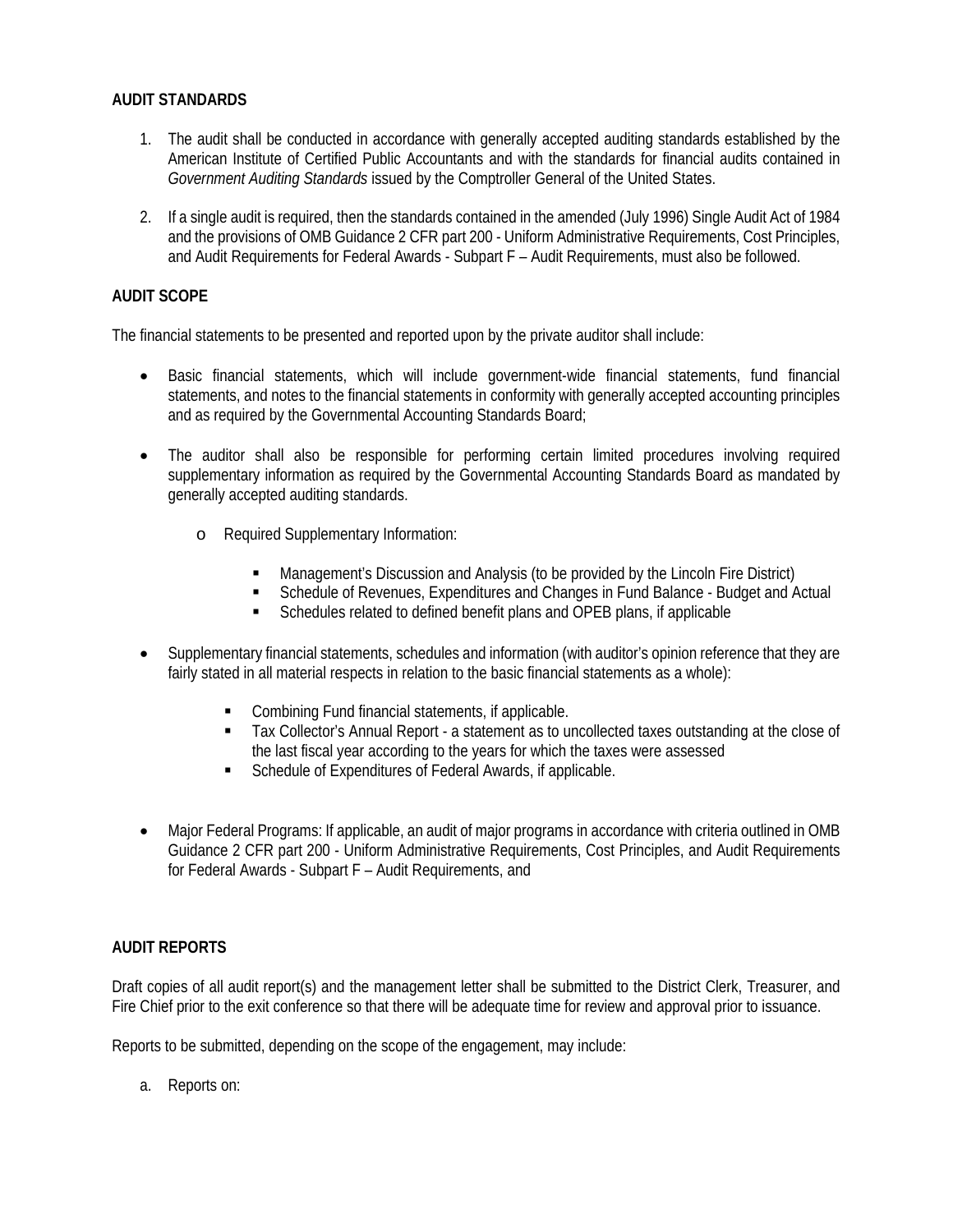- 1. the fair presentation of the basic financial statements in accordance with generally accepted accounting principles based upon an audit performed in accordance with generally accepted auditing standards *and Government Auditing Standard*s. The auditor shall also make reference to, but not opine on, required supplementary information consistent with reporting guidance in the applicable AICPA Audit Guide.
- 2. supplementary financial statements, schedules and information, are fairly stated in all material respects in relation to the basic financial statements as a whole.
	- The supplementary information shall include combining financial statements (if applicable) and the Tax Collector's Annual Report.
- 3. compliance and on internal control over financial reporting based on an audit of financial statements performed in accordance with *Government Auditing Standards*.
- *b.* Reports and summaries related to major federal financial assistance programs as required by OMB Guidance (the auditor should refer to applicable OMB guidance in effect and the applicable AICPA Audit Guide for reporting guidance).

# **MANAGEMENT LETTER**

A management letter, if applicable, shall be provided upon completion of the audit to those charged with governance (e.g.: *governing board, fire chief, finance officer, etc.*) of the fire district, with copies to the Division of Municipal Finance and the Auditor General.

The management letter should include comments, and/or recommendations beyond those included in the reports described above, on such matters as:

- policies, procedures and practices employed by the fire district.
- control deficiencies that are not significant deficiencies or material weaknesses.
- use of resources to provide a governmental service in a reasonable, judicious, economical, and efficient manner.
- compliance with state laws pertaining to the fire district and with rules and regulations established by the fire district.

### **ADDITIONAL INFORMATION TO BE PROVIDED TO THE FIRE DISTRICT**

**Proposer technical qualifications** - the proposer shall, at a minimum, describe the following in the proposal:

- the current status of the professional license of the firm, partner-in-charge, and senior accountant in charge of the fieldwork;
- staffing information including: firm size, number of staff allocated to the audit job, relevant qualifications and experience of each person assigned to the audit job;
- Availability to meet evenings and weekends to accommodate the work schedule of the fire district's part time finance people;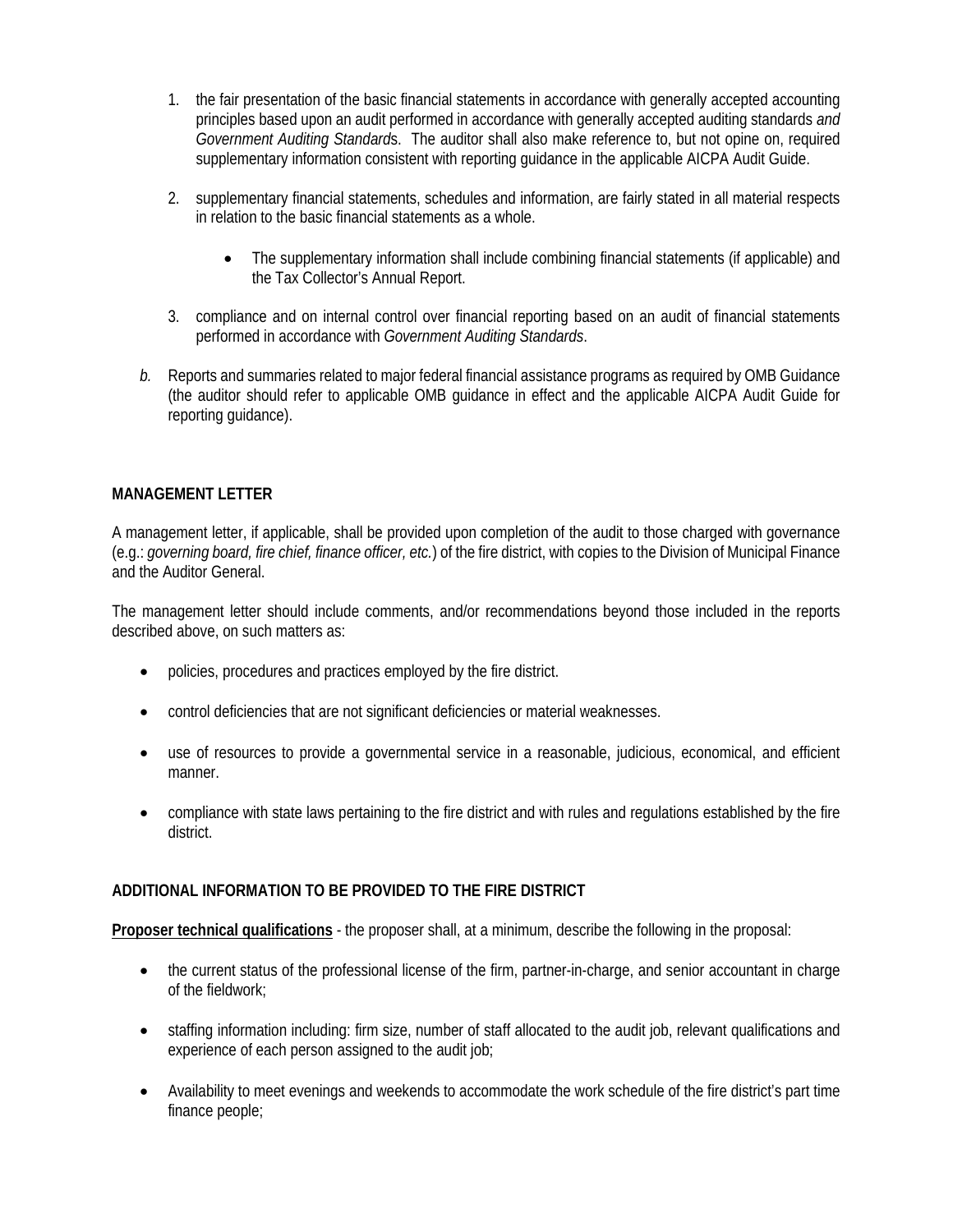- Identification of any sub-contractors, co-proposers, or other entity that will be used to provide the professional services sought by the request for proposal;
- the amount and type of professional liability coverage;
- list of any professional complaints pending or resolved against the firm or any of its partners with the state boards of accountancy, or any self-regulatory, professional or government authority including but not limited to the AICPA, or Rhode Island Board of Accountancy;
- information regarding any lawsuits or claims against the firm, pending or resolved;
- a statement of relevant experience including a list of governmental audits performed in the last five years;
- audit client references that may be contacted regarding professional services provided previously; and
- expected time budget by staff level of personnel assigned to the engagement, and date for preliminary fieldwork, fieldwork, and completion of draft financial statements for management review and approval;
- hourly fee for additional services beyond the scope of the audit proposal (if any) that would be charged by various level of firm personnel;
- the bound proposal must include a completed bid proposal form (see attached) which summarizes the allinclusive annual bid amount.

**Representations** - the following representations shall be provided as part of the proposal:

- a written representation that there exist no client conflicts which would inhibit the ability to perform the audit in accordance with professional standards;
- a written representation that the private auditor is independent under the requirements of the American Institute of Certified Public Accountants and *Government Auditing Standards*;
- a written representation that the private auditor meets the continuing educational requirements of Government Auditing Standards;
- Written representation that any sub-contractors, co-proposers, or any other entity providing professional services under the engagement will be subject to, and will have met, all the same applicable requirements as the proposer.
- a written representation that the private auditor has an appropriate internal quality control system in place and has participated in an external quality control review program as required by *Government Auditing Standards*. The firm will provide the Fire District and Auditor General with a copy of its most recent external quality control review report; and
- a written representation that the private auditor is familiar with generally accepted accounting principles for state and local government units as prescribed by Governmental Accounting Standards Board (GASB) and with the generally accepted auditing standards promulgated by the American Institute of Certified Public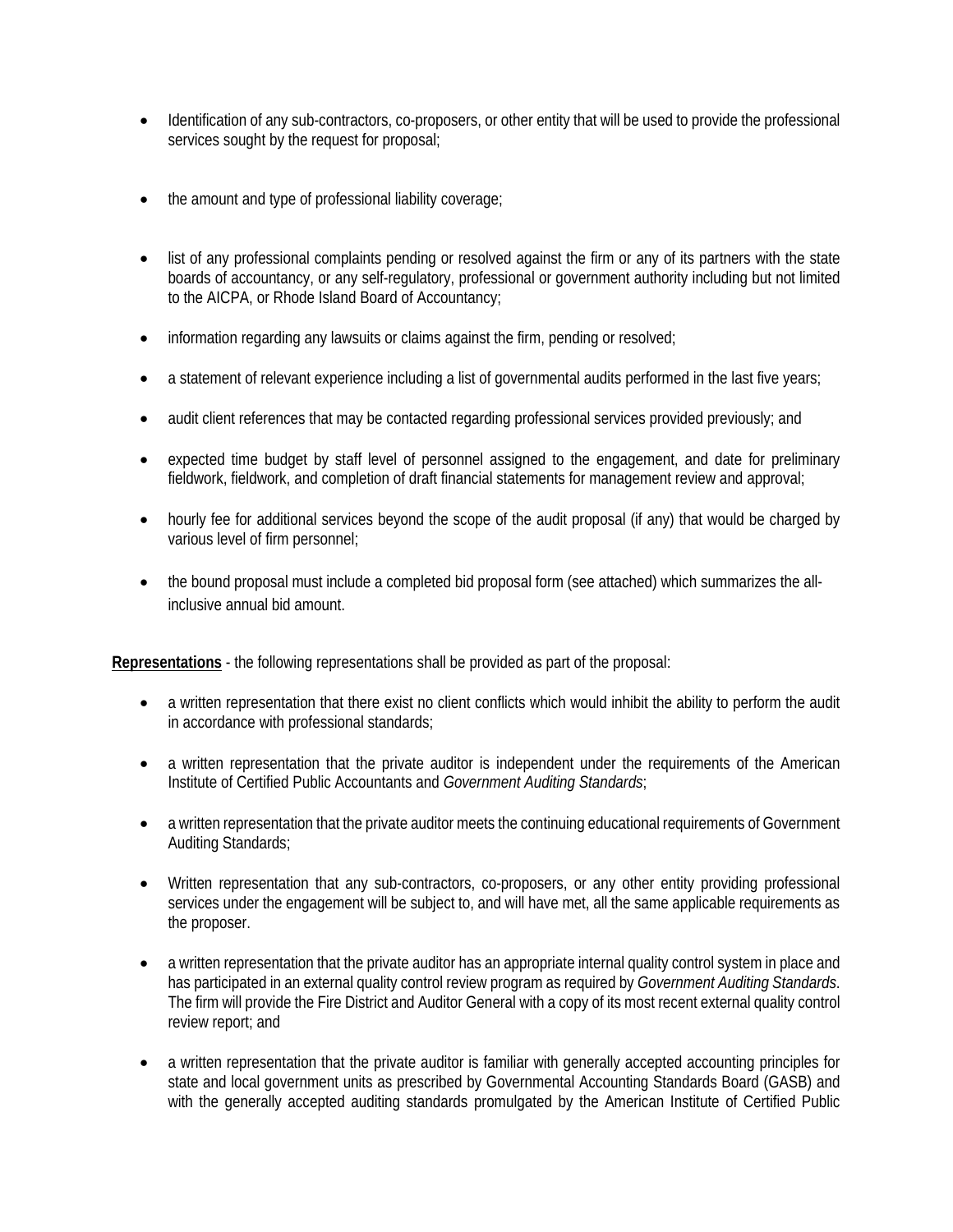Accountants; *Government Auditing Standards* issued by the Comptroller General of the United States; the Single Audit Act of 1984 as amended in July 1996; the provisions of OMB Guidance 2 CFR part 200 - Uniform Administrative Requirements, Cost Principles, and Audit Requirements for Federal Awards - Subpart F – Audit Requirements. The private auditor will conduct the audit and report in accordance with those standards.